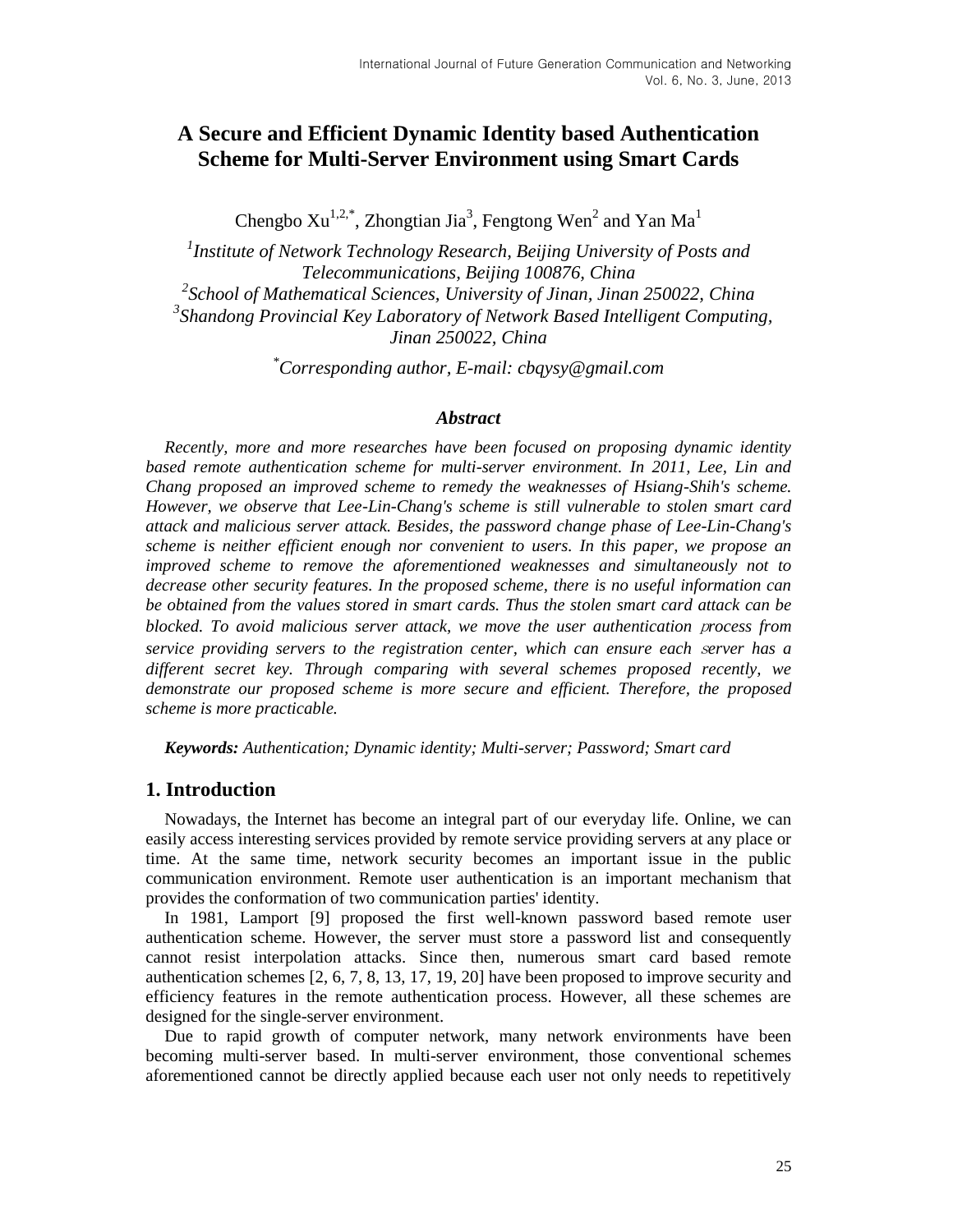register at various remote servers but also needs to remember these numerous different identities and passwords. In order to resolve this problem, a serial schemes [1, 5, 12, 14, 18, 22] have been proposed for multi-server environment. In 2000, Lee and Chang [12] proposed a user identification and key distribution scheme based on the difficulty of factorization and hash function, which permits one-time registration at a registration center and many times access to services in all remote servers. One year later, Li *et al.*, [14] proposed a remote user authentication scheme by using neural networks. However, Li et al.'s scheme is impractical since too much time and cost are spent on training and maintaining the neural networks. To improve the efficiency, Lin *et al.*, [18] proposed a new remote user authentication based on discrete logarithm problem. Later, Juang [5] proposed an efficient multi-server user authentication and key agreement protocol based on hash function and symmetric key cryptosystem. However, Juang's scheme was still not efficient enough in password change phase, and could not against smart card stolen attack. Later, Chang and Lee [1] proposed a novel remote authentication scheme to remove the above defects in Juang's scheme. Actually, Chang and Lee's scheme is also not secure and was found vulnerable to insider attack, spoofing attack and registration center spoofing attack.

A common feature among all above mentioned schemes is that the user's identity is static in all the transaction sessions. In this case, an adversary can gather partial information about user's authentication message, and further use these information to trace and identify the different requests belonging to the same user. To overcome this risk, Liao and Wang [16] proposed a secure dynamic ID based remote user authentication scheme for multi-server environment. The security of this protocol is only based on a secure hash function. Moreover, it provides a secure method to update password without the help of any third trusted party. They claimed that their scheme can resist various attacks and can achieve mutual authentication and two-factor security. However, Hsiang and Shih [4] found that Liao-Wang's scheme is vulnerable to insider's attack, masquerade attack, server spoofing attack, registration center spoofing attack and is not reparable. Furthermore, Liao-Wang's scheme fails to provide mutual authentication. To remove these flaws, Hsiang and Shih [4] proposed an improved scheme. Unfortunately, Hsiang-Shish's scheme was pointed out still not secure and susceptible to replay attack, impersonation attack, stolen smart card attack, server spoofing attack and is not easily reparable. Besides, the password cannot update correctly according to Hsiang-Shih's scheme. To solve these problems, Lee, Lin and Chang [10] and Sood, Sarje and Singh [19] proposed their schemes respectively. In 2011, Li *et al.*, found that Sood-Sarje-Singh's scheme is vulnerable to leak of verifier attack and stolen smart card attack. To tackle these problems, they proposed their scheme, which has been pointed out still vulnerable to masquerade attack and replay attack by Han [3].

In this paper, we will point out Lee-Lin-Chang's scheme [10] is still not secure and vulnerable to stolen smart card attack and malicious server attack (A service providing server masquerades as other server to fool users, or masquerades as a user to fool other servers). In addition, the password change phase of their scheme is low efficient and inconvenient to users. To overcome these weaknesses, we propose a more secure and efficient authentication scheme based on dynamic identity for multi-server environment using smart card.

The rest of this paper is organized as follows: in Section 2, we provide a brief review of Lee-Lin-Chang's scheme [10]. Section 3 points out the security weaknesses of Lee-Lin-Chang's scheme. The proposed scheme and corresponding scheme analysis are presented in Sections 4 and 5 respectively. Finally, we conclude the paper in Section 6.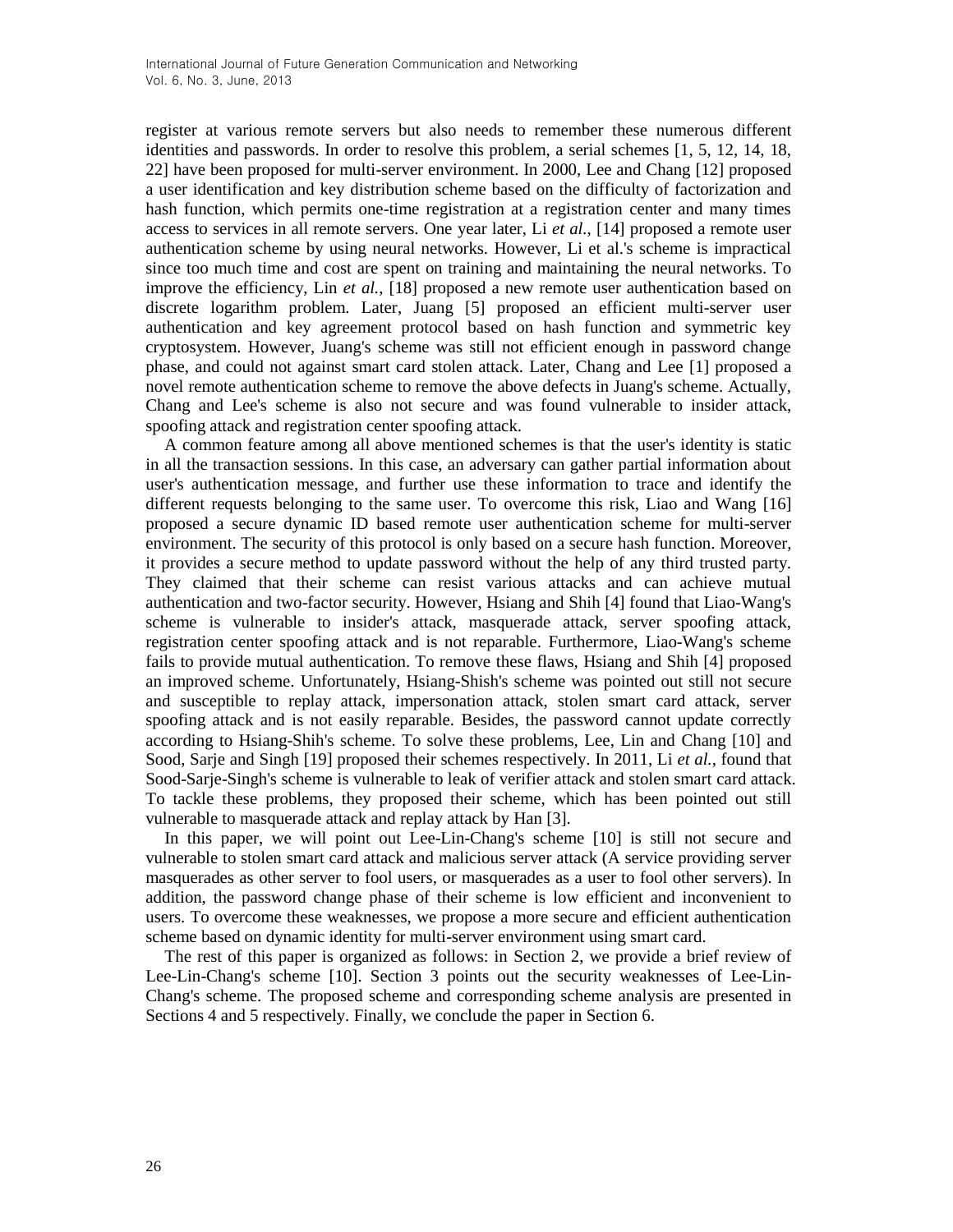| $U_i$         | The <i>i</i> th user                                                |
|---------------|---------------------------------------------------------------------|
| $S_i$         | The $j$ th service providing server                                 |
| RC            | The registration center                                             |
| $ID_i$        | The identity of the user $U_i$                                      |
| $PW_i$        | The password of the user $U_i$                                      |
| $SID_i$       | The identity of the server $S_i$                                    |
| $\mathcal{X}$ | The master secret key maintained by RC                              |
| у             | A secret number known only to $RC$                                  |
| $b_i$         | A random number generated by $RC$ for the user $U_i$                |
| CUID          | The dynamic identity generated by the user $U_i$ for authentication |
| SK            | A session key shared among the user, the server and the RC          |
| $N_{i1}$      | A nonce generated by the user $U_i$ 's smart card                   |
| $N_{i2}$      | A nonce generated by the server $S_i$ for the user $U_i$            |
| $N_{i3}$      | A nonce generated by the $RC$ for the user $U_i$                    |
| $h(\cdot)$    | A secure one-way hash function                                      |
| $\oplus$      | Exclusive-OR operation                                              |
|               | Message concatenation operation                                     |
|               | A secure channel                                                    |
|               | A common channel                                                    |

**Table 1. Notations** 

The notations used throughout this paper are summarized in Table 1.

# **2. Review of Lee-Lin-Chang's Scheme**

In this section, we review the dynamic identity based remote user authentication scheme for multi-server environment proposed by Lee, Lin and Chang [10]. Their protocol includes four phases: registration, Login, verification and password change, and involves three entities: users, service providing servers and registration center. Registration center ( *RC* ) chooses the master key  $x$  and a secret number  $y$  which only  $RC$  knows, and then computes and shares  $h(x || y)$  and  $h(y)$  with each server in a secure channel. The login and verification phases of this scheme are shown in Figure 1.

### **2.1. Registration Phase**

When the user  $U_i$  wants to become a legal client to access the systems, he/she must register himself/herself with the registration center *RC* . The steps of the registration phase are as follows:

Step R1.  $U_i \Rightarrow RC: ID_i, h(b \oplus PW_i)$ .  $U_i$  freely selects his/her identity  $ID_i$  and  $PW_i$ , generates a random number  $b_i$  and computes  $h(b \oplus PW_i)$ . Then  $U_i$  submits  $ID_i$  and  $h(b \oplus PW_i)$  to the registration center RC through a secure channel.

Step R2. *RC* computes  $T_i = h(ID_i || x)$ ,  $V_i = T_i \oplus h(ID_i || h(b \oplus PW_i))$ ,  $B_i = h(h(b \oplus PW_i) ||$  $h(x || y)$  and  $H_i = h(T_i)$ .

Step R3.  $RC \Rightarrow U_i$ : smart card.  $RC$  stores  $\{V_i, B_i, H_i, h(\cdot), h(y)\}$  in a smart card and issues the card to  $U_i$  through a secure channel.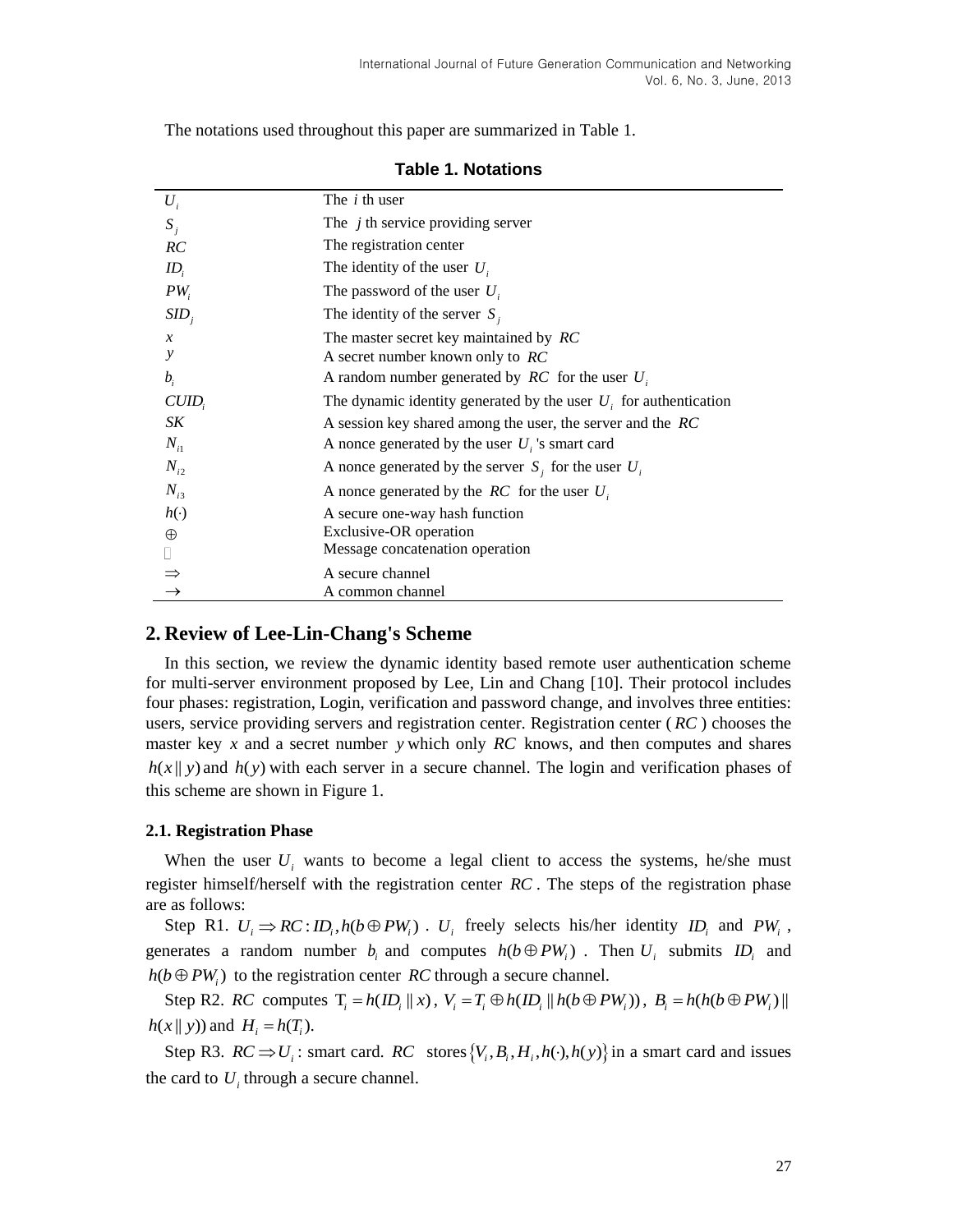

**Figure 1. Lee-Lin-Chang's Scheme**

Step R4.  $U_i$  keys  $b$  into the smart card. Eventually, the smart card contains  $\{V_i, B_i, H_i, b, h(\cdot), h(\cdot)\}.$ 

### **2.2. Login Phase**

When the user  $U_i$  wants to login to the server  $S_j$ , the user  $U_i$  inserts his/her smart card into a card reader and inputs his/her identity  $ID_i$ , password  $PW_i$  and the server's identity SID<sub>j</sub>. The following steps are:

Step L1. The smart card computes  $T_i = V_i \oplus h(ID_i || h(b \oplus PW_i))$  and  $H_i^* = h(T_i)$  and then checks whether  $H_i^* = H_i$ , If they are equal,  $U_i$  proceeds to the next step; Otherwise, the smart card rejects this login request.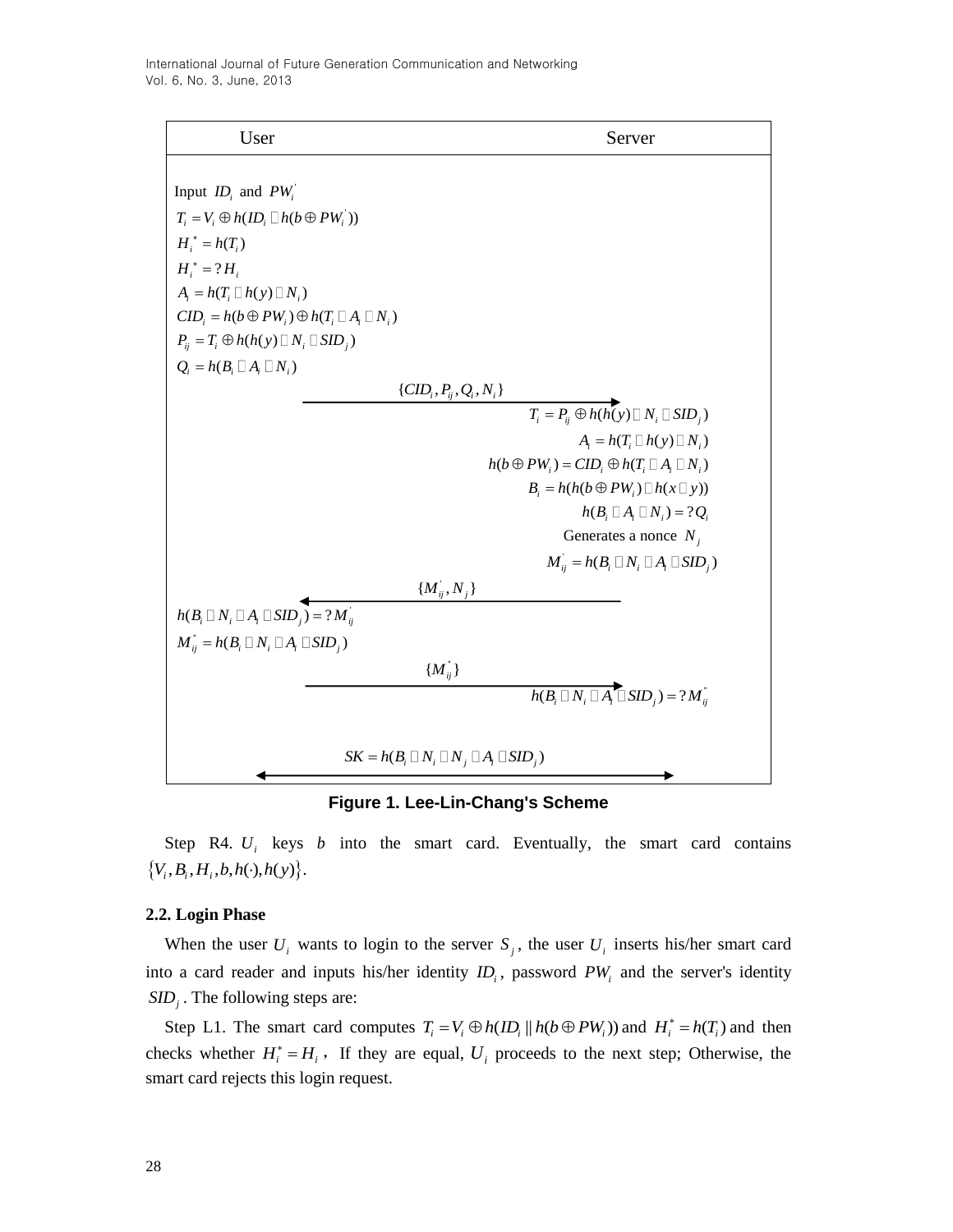Step L2. The smart card generates a nonce  $N_i$  and computes  $A_i = h(T_i || h(y) || N_i)$ , CID<sub>i</sub>  $= h(b \oplus PW_i) \oplus h(T_i || A_i || N_i)$ ,  $P_{ij} = T_i \oplus h(h(y) || N_i || SID_j)$ ,  $Q_i = h(B_i || A_i || N_i)$ . Step L3.  $U_i \rightarrow S_j$ :  $CID_i, P_{ij}, Q_i, N_i$ .

#### **2.3. Verification Phase**

Upon receiving the login request message  $\{CID_i, P_{ij}, Q_i, N_i\}$ ,  $S_j$  proceeds the following steps to verify the login requester.

Step V1.  $S_j$  computes  $T_i = P_{ij} \oplus h(h(y)) || N_i || SID_j)$ ,  $A_i = h(T_i || h(y) || N_i)$ ,  $h(b \oplus PW_i) =$  $CID_i \oplus h(T_i || A_i || N_i)$  and  $B_i = h(h(b \oplus PW_i) || h(x || y)).$ 

Step V2.  $S_j$  computes  $h(B_i || A_j || N_i)$ . and checks it with  $Q_i$ . If they are equal,  $S_j$ generates a nonce  $N_j$  to computes  $M_j$  $\overline{M}_{ij} = h(B_i || N_i || A_i || SID_j)$  and sends  $\{M_{ij}, N_j\}$  to  $U_i$ ; Otherwise,  $S_j$  terminates the session.

Step V3. Upon receiving  $\{M_{ij}, N_j\}$ ,  $U_i$  computes  $h(B_i || N_i || A_i || SID_j)$  and checks it with  $M'_{ij}$ . If they are equal,  $U_i$  computes  $M'$  $M^{\dagger}_{ij} = h(B_i || N_j || A_i || SID_j)$  and sends back it to  $S_j$ ; Otherwise,  $S_j$  terminates the session.

Step V4. When receiving  $\{M^{\dagger}_{ij}\}\$ ,  $S_j$  computes  $h(B_i \| N_j \| A_i \| SID_j)$  and checks it with  $\{M^{\dagger}_{ij}\}\$ , If they are equal,  $U_i$  passes the authentication of  $S_j$ ; Otherwise,  $U_i$  terminates the session. Finally,  $U_i$  and  $S_j$  computes  $SK = h(B_i || N_i || N_j || A_i || SID_j)$  as the session key.

#### **2.4. Password Change Phase**

When the user  $U_i$  wants to change his/her password, the following steps he/she can conduct:

Step P1. The user  $U_i$  inserts his/her smart card into a card reader and inputs  $ID_i$ ,  $PW_i$ .

Step P2. The smart card computes  $T_i = V_i \oplus h(ID_i || h(b \oplus PW_i))$  and  $H^*_{i} = h(T_i)$  and then checks whether  $H^*_{i} = H_i$ . If they are equal,  $U_i$  selects a new password  $PW_{new}$  and a new random number  $b_{new}$ , and then computes  $h(b_{new} \oplus PW_{new})$  and  $V_{new} = T_i \oplus h(ID_i \parallel$  $h(b_{new} \oplus PW_{new})$ . Finally,  $U_i$  sends  $ID_i$  and  $h(b_{new} \oplus PW_{new})$  to RC over a secure channel.

Step P3. *RC* computes  $B_{new} = h(h(b_{new} \oplus PW_{new}) || h(x || y))$ , and sends back  $B_{new}$  to  $U_i$ .

Step P4. The smart card replaces  $V_i$  and  $B_i$  with  $V_{new}$  and  $B_{new}$  respectively.

### **3. Cryptanalysis of Lee-Lin-Chang's Scheme**

In this section, we will show that Lee-Lin-Chang's scheme is vulnerable to smart card stolen attack and malicious server attack. Besides, their scheme has the weakness of low efficiency and inconveniency in password change phase.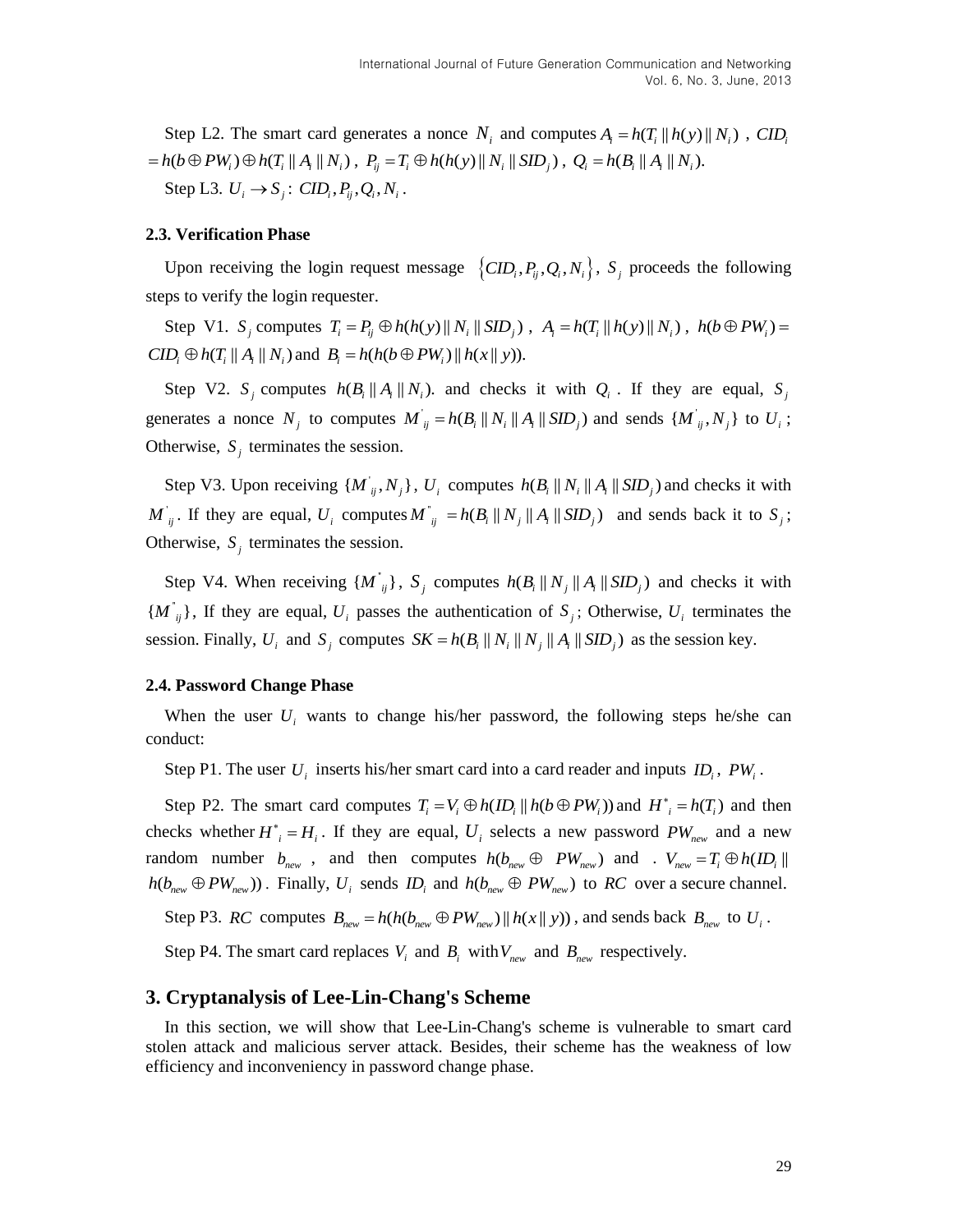# **3.1. Smart Card Stolen Attack**

In Lee-Lin-Chang's scheme security analysis, they claimed that an adversary cannot forge a login request to fool  $S_j$ , even if the smart card was stolen and the information was extracted by the adversary. However, we find the actual situation is not the case. When an attacker extracted the information  $\{V_i, B_i, H_i, b, h(\cdot), h(\cdot)\}\$  from  $U_i$ 's stolen smart card and eavesdropped a previously valid login message  $\{CID_i, P_{ij}, Q_i, N_i\}$ , he/she can compute  $T_i = P_{ij} \oplus h(h(y) \| N_i \| SID_j)$ ,  $A_i = h(T_i \| h(y) \| N_i)$ ,  $h(b \oplus PW_i) = CID_i \oplus h(T_i \| A_i \| N_i)$  With these information, the attacker can initiate replay attack, impersonation attack and off-line password guessing attack as follows.

**3.1.1. Replay Attack:** If the attacker replays a eavesdropped previously valid login message  $\{CID_i, P_{ij}, Q_i, N_i\}$  to  $S_j$ , it will pass  $S_j$ 's verification as the login message is itself valid. Then,  $S_j$  will send back message  $\{M_{ij}, N_j\}$  according to Lee-Lin-Chang's scheme. When the attacker receives the message  $\{M'_{ij}, N_j\}$ , he/she can correctly compute ''  $M_{ij}^{\dagger} = h(B_i || N_j || A_i || SID_j)$  and  $SK = h(B_i || N_i || N_j || A_i || SID_j)$  with the knowledge  $B_i$  and *Ai* . Eventually, the replay attack succeeds.

**3.1.2. Impersonation Attack:** With the information  $T_i$ ,  $h(b \oplus PW_i)$ ,  $B_i$ ,  $h(y)$  and  $SID_j$ , an attacker can generate a random number  $N_a$ , and forge a valid login message  $\{CID_i, P_{ij},\}$  $Q_i$ ,  $N_a$ } as follows:  $A_i = h(T_i || h(y) || N_a)$ ,  $CID_i = h(b \oplus PW_i) \oplus h(T_i || A_i)$ a random number  $N_a$ , and forge a valid login message<br> $A_i = h(T_i || h(y) || N_a)$ ,  $CID_i = h(b \oplus PW_i) \oplus h(T_i || A_i || N_a)$ ,  $P^{'}_{ij} = T_i \oplus$  $h(h(y) || N_a || SD_j)$ ,  $Q_i = h(B_i || A_i || N_a)$ . As shown in replay attack, it is not difficult to see the forged login message  $\{CID_i, P_{ij}, Q_i, N_a\}$  can pass the server provider  $S_j$ 's verification. Then, the attacker can also correctly agree on a session key  $SK'$  with  $S_i$ . So, Lee-Lin-Chang's scheme cannot resist impersonation attack as they claimed.

**3.1.3. Off-line Dictionary Attack:** With the knowledge  $b$  and  $h(b \oplus PW_i)$ , an adversary can process off-line password guessing attack. After obtaining *PW<sup>i</sup>* , he/she can further guess the *ID*<sub>*i*</sub> with the value  $h(D_i || h(\theta \oplus PW_i))$ computed from  $V_i$  and  $T_i$  which he/she has obtained. As such, the attacker has the same privilege as legal user  $U_i$ . He/she can do everything  $U_i$ can do.

### **3.2. Malicious Server Attack**

In Lee-Lin-Chang's scheme, all system servers and registration center *RC* share the same secret keys  $h(x||y)$  and  $h(y)$ . It enables service providing server  $S_j$  to masquerade as other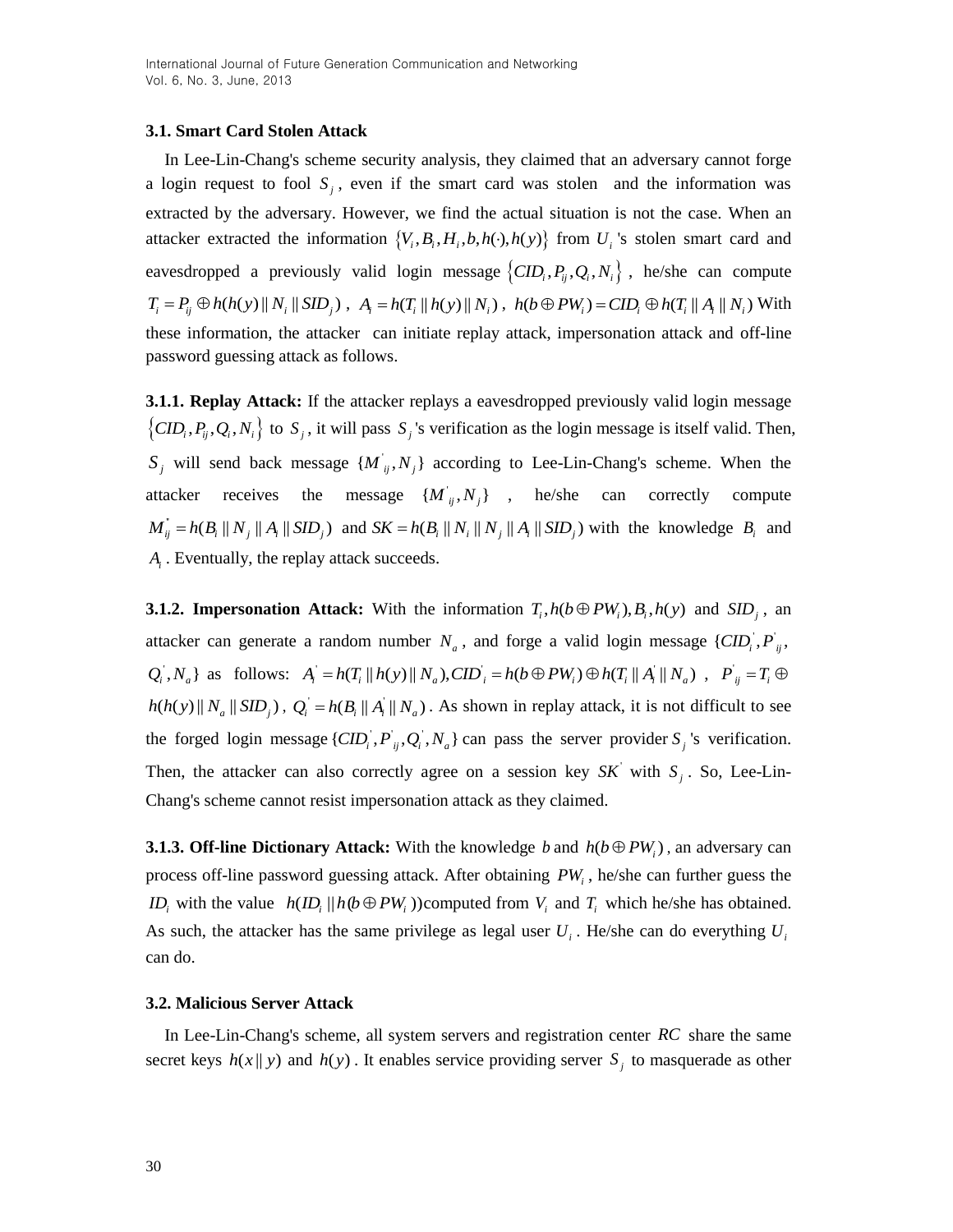service providing servers in the real network environment. Besides, the malicious server  $S<sub>j</sub>$ can also impersonate the legal user  $U_i$  to login other server  $S_k$ . If  $S_j$  has received a valid login request message  $\{CID_i, P_{ij}, Q_i, N_i\}$  (or intercepted such a message  $\{CID_i^*, P_{il}^*, Q_i^*, N_i^*\}$ which was originally sent to server  $S_i$ ), he/she can computes  $T_i = P_{ij} \oplus h(h(y) || N_i || SID_j)$ ,  $A_i = h(T_i || h(y) || N_i), h(b \oplus PW_i) = CID_i \oplus h(T_i || A_i || N_i)$  and  $B_i = h(h(b \oplus PW_i) || h(x || y))$ (or  $T_i = P_{ij}^* \oplus h(h(y) || N_i^* || SD_i)$ ,  $A_i^* = h(T_i || h(y) || N_i^*), h(b \oplus PW_i) = CID_i^* \oplus h(T_i || A_i^* || D_i)$  $N_i^*$ ) and  $B_i = h(h(b \oplus PW_i) || h(x || y))$  With the values  $T_i, h(y), h(b \oplus PW_i)$ ,  $B_i$  and  $SID_k$ , the server  $S_j$  can successfully forge a valid login request message as shown in stolen smart card attack above. Therefore, Lee-Lin-Chang's scheme cannot resist the malicious server attack.

#### **3.3. Weakness of Low Efficiency and Inconveniency in Password change Phase**

In password change phase of Lee-Lin-Chang's scheme, a user has to exchange some important and highly secret messages with register center *RC* . On one hand, this inevitably causes some additional delay and consequently decreases the scheme's efficiency. On the other hand, a secure channel is needed when exchanging these highly secret messages. This is inconvenient since users cannot change their password anytime in any place.

# **4. Our Proposed Scheme**

In this section, we propose an improved scheme that is free from all the attacks and weakness mentioned above. There are also three entities in our scheme, *i.e.* the user  $(U_i)$ , the service providing server  $S_j$  and the registration center (*RC*). *RC* is assumed to be trusted and responsible for registration and authentication of the  $U_i$  and  $S_j$ . Registration center(*RC*) chooses the master key  $x$  and a secret number  $y$  which only  $RC$  knows. Each service providing server  $S_j$  needs to register himself/herself with RC using the corresponding identity  $SID_j$ . In the registration phase, the registration center (*RC*) computes  $h(SID_j || y)$ and  $h(x \oplus y)$ , and then shares  $h(x \oplus y)$  with  $S_j$  and submits  $h(SID_j || y)$  to  $S_j$  through a secure channel. The proposed scheme also consists four phases: the registration phase, the login phase, the authentication and session key agreement phase, and the password change phase. The login and the authentication with session key agreement phases are summarized in Figure 2.

### **4.1. Registration Phase**

When the user  $U_i$  wants to access the systems, the steps of the registration phase are as follows.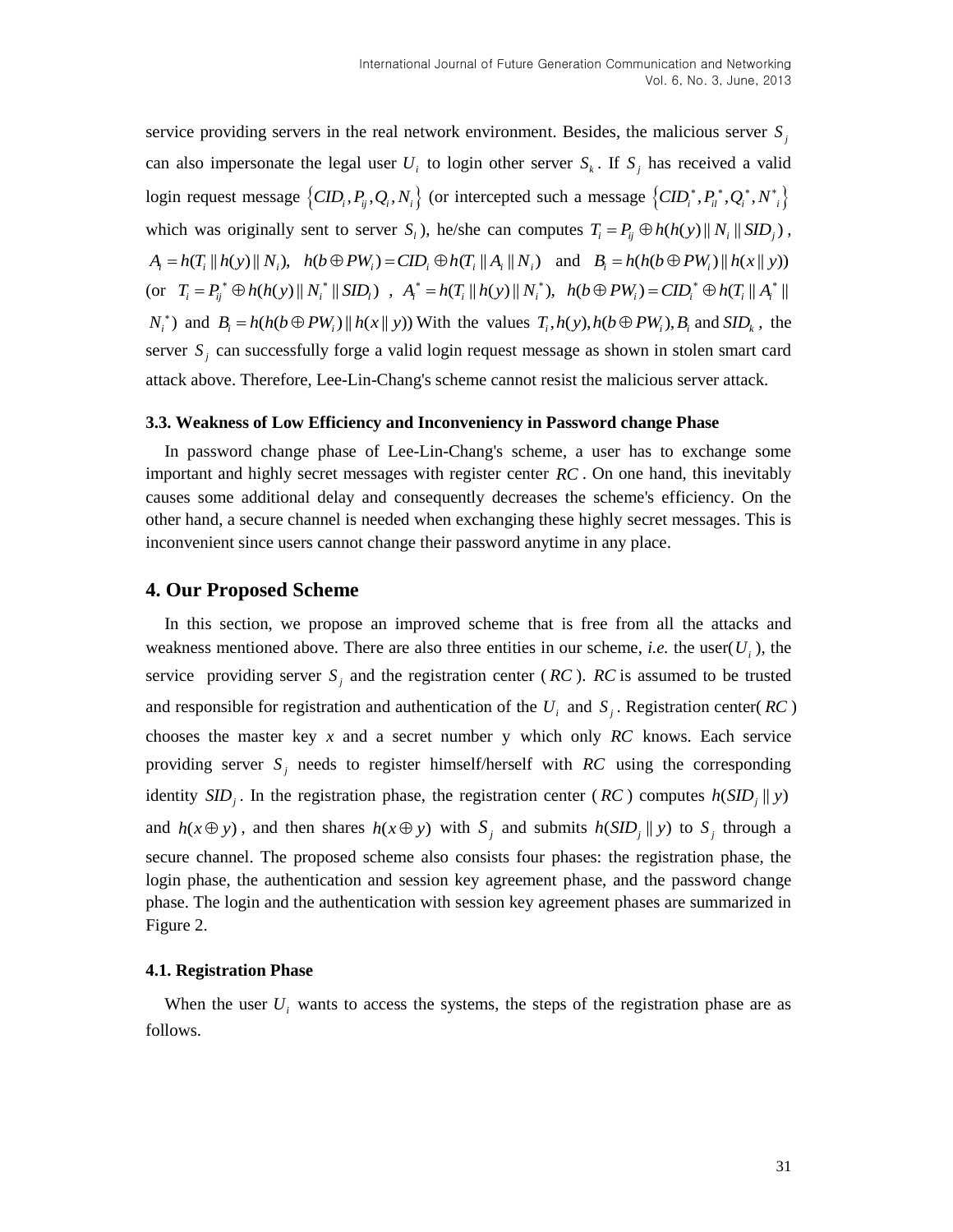Step R1.  $U_i \Rightarrow RC : SID_i$ .  $U_i$  freely selects his/her identity  $ID_i$  and password  $PW_i$ . Then  $U_i$  sends  $ID_i$  to the registration center  $RC$  over a secure channel.

Step R2. *RC* computes  $T_i = h(h(\mathbf{ID}_i || b_i) || x)$  and  $B_i = h(T_i || h(x || y))$ , where  $b_i$  is a random number generated by  $RC$  for the user  $U_i$  and only used once.

Step R3.  $RC \Rightarrow U_i$ : Smart Card.  $RC$  stores  $\{T_i, B_i, h(\cdot)\}$  in a smart card, and issues the card to  $U_i$  over a secure channel.

Step R4.  $U_i$  inputs  $ID_i$ ,  $PW_i$  to the issued smart card. The smart card computes  $V_i = h(ID_i || PW_i)$  and  $R_i = B_i \oplus h(PW_i \oplus ID_i)$ , then stores  $V_i$  and substitutes  $B_i$  with  $R_i$ . Eventually, the smart card contains  $\{T_i, V_i, R_i, h(\cdot)\}.$ 

#### **4.2. Login Phase**

This phase is invoked whenever the user  $U_i$  wants to access the resources of the service provider  $S_j$ . The steps are as follows:

Step L1.  $U_i$  inserts his/her smart card into the smart card reader and inputs his/her identity  $ID^*$ , password  $PW^*$ , Then the smart card computes  $V^*$  =  $h(ID^*$  ||  $PW^*$ <sub>i</sub>) and checks whether  $V^*_{i} = V_i$ . If they are equal, it means  $U_i$  is a legal user; Otherwise, the smart card rejects this login request.

Step L2. After verification, the smart card generates a random number  $N_{i1}$ , and computes  $B_i = R_i \oplus h(PW_i \oplus ID_i), \quad \text{CID}_i = h(B_i || N_{i1}) \oplus (ID_i || B_i) \text{ and } Q_{ij} = h(ID_i || B_i || N_{i1} || SID_j).$ 

Step L3.  $U_i \to S_j$ : { $CID_i, T_i, Q_{ij}, N_{i1}$ }.

### **4.3. Authentication and Session Key Agreement Phase**

Upon receiving the login request message  $\{CID_i, T_i, Q_{ij}, N_{i1}\}$ , the service provider  $S_j$ Authenticates the user  $U_i$  with the following steps:

Step V1. the server  $S_j$  generates a nonce  $N_{i2}$ , and computes  $K_i = h(SID_j \Box y) \oplus N_{i2}$  and  $M_i = h(h(x \oplus y) \square N_{i2})$ .

 $Step V2. S_j \rightarrow RC: \{CID_i, T_i, Q_{ij}, N_{i1}, SID_j, K_i, M_i\}.$ 

Step V3. After receiving the login request message  $\{CID_i, T_i, Q_{ij}, N_{i1}, SID_j, K_i, M_i\}$ , RC computes  $N_{i2} = K_i \oplus h(SID_j \Box y)$ ,  $M_i^* = h(h(x \oplus y) \Box N_{i2})$ , and checks whether  $M_i^* = M_i$ . If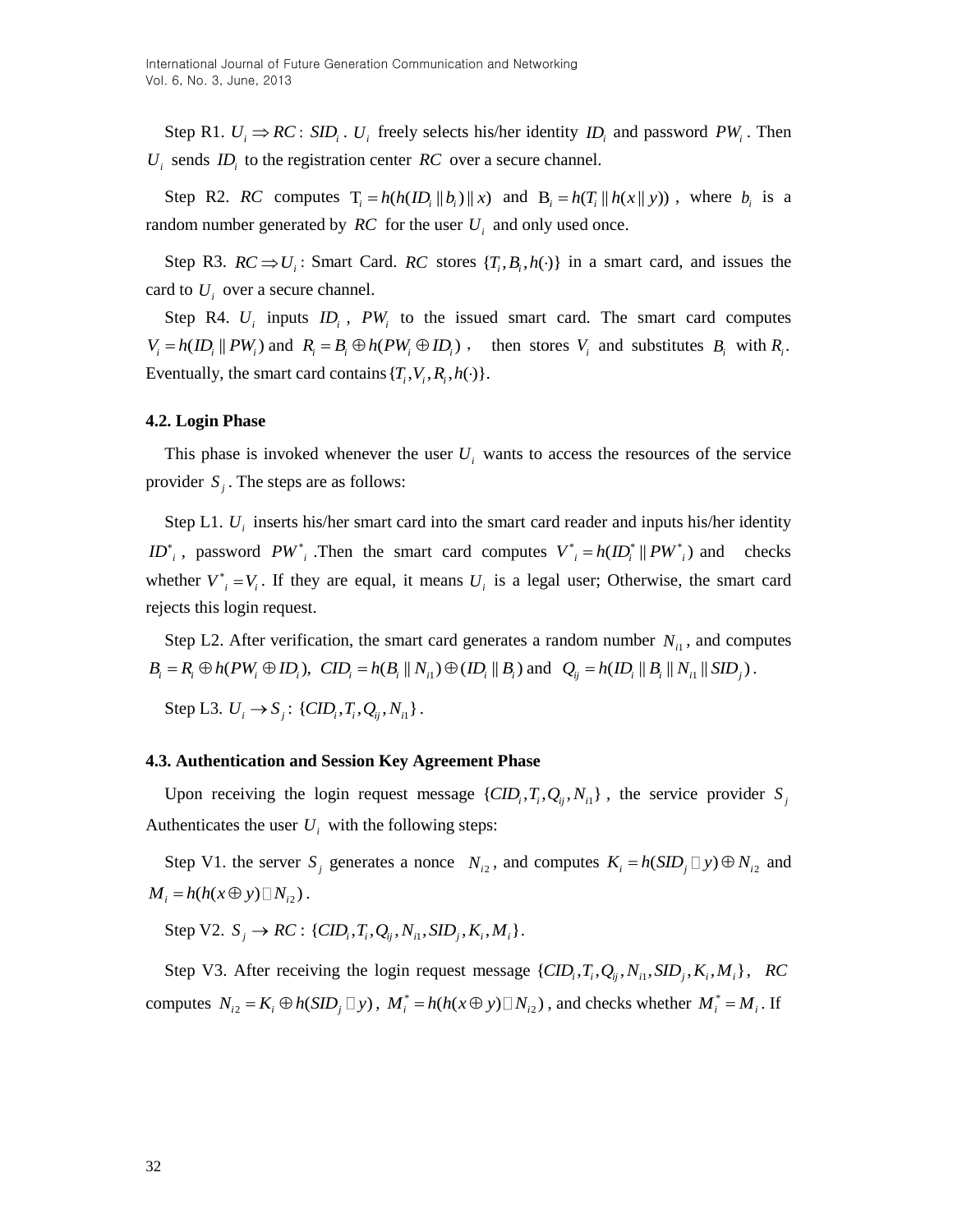

**Figure 2. The Proposed Scheme**

they are equal, the validity of the server  $S_j$  is verified by  $RC$ ; Otherwise, the RC terminates the session.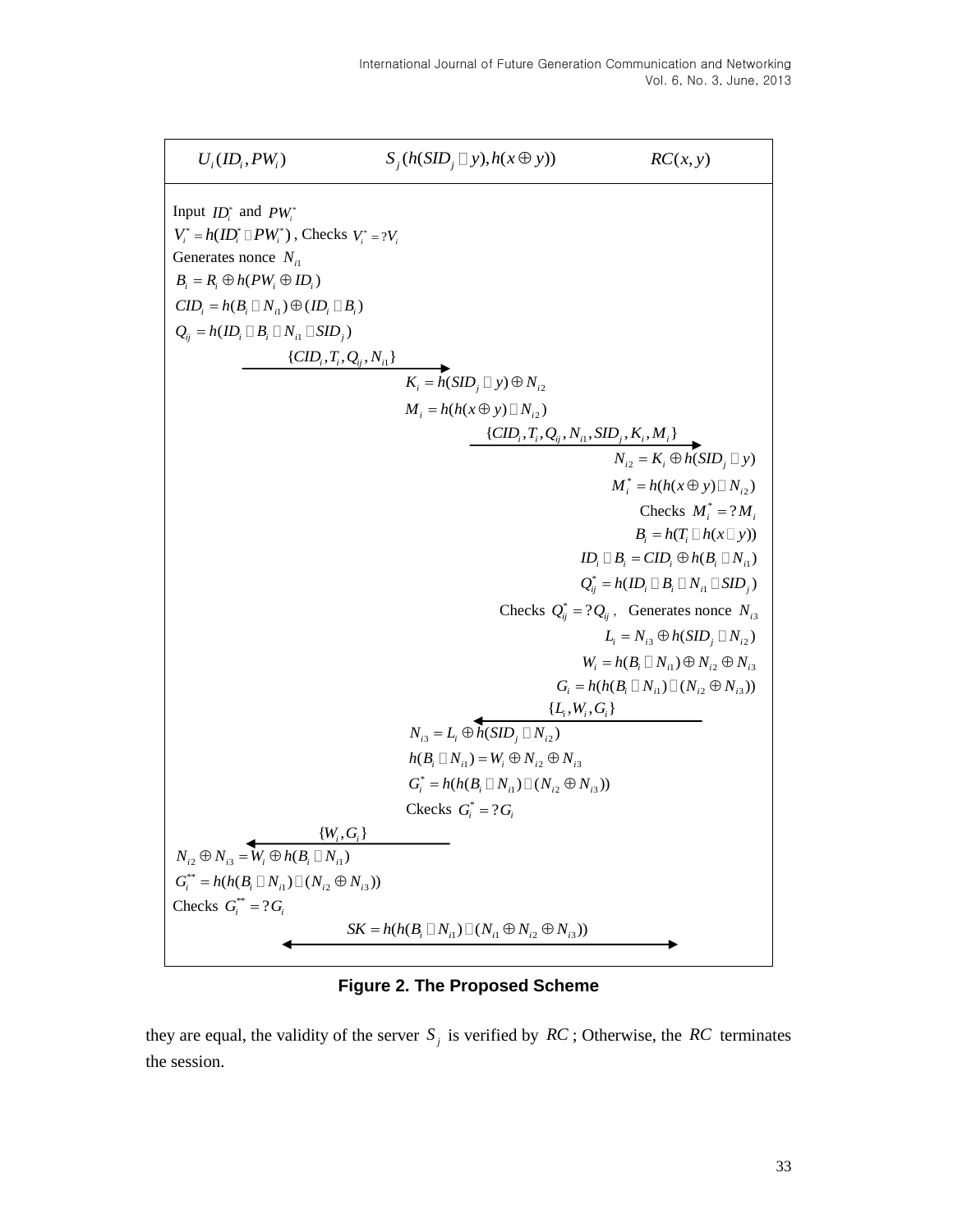Step V4. RC computes  $B_i = h(T_i \Box h(x \Box y))$ ,  $ID_i \Box B_i = CID_i \oplus h(B_i \Box N_{i1})$ ,  $Q_{ij}^* =$  $h(ID_i \Box B_i \Box N_{i1} \Box SD_j)$  and checks whether  $Q_{ij}^* = Q_{ij}$ . If they are equal, the validity of the user  $U_i$  is verified by  $RC$ ; Otherwise,  $RC$  rejects the login request.

Step V5. *RC* generates a nonce  $N_{i3}$ , and computes  $L_i = N_{i3} \oplus h(SID_j \square N_{i2})$ ,  $W_i =$  $h(B_i \Box N_{i1}) \oplus N_{i2} \oplus N_{i3}$  and  $G_i = h(h(B_i \Box N_{i1}) \Box (N_{i2} \oplus N_{i3}))$ .

Step V6.  $RC \to S_j$ : { $L_i, W_i, G_i$ }.

Step V7. Upon receiving  $\{L_i, W_i, G_i\}$ ,  $S_j$  computes  $N_{i3} = L_i \oplus h(SID_j \Box N_{i2})$ ,  $h(B_i \Box N_{i1}) =$  $W_i \oplus N_{i2} \oplus N_{i3}$  ,  $G_i^*$  $G_i^* = h(h(B_i \Box N_{i1}) \Box (N_{i2} \oplus N_{i3}))$  and checks whether  $G_i^* = G_i$ . If they are equal, it means  $RC$  is the legal registration center; Otherwise,  $S_j$  terminates the session.

Step V8.  $S_j \to U_i: \{W_i, G_i\}$ .

Step V9. Upon receiving  $\{W_i, G_i\}$ ,  $U_i$  computes  $N_{i2} \oplus N_{i3} = W_i \oplus h(B_i \square N_{i1})$ ,  $G_i^{**} =$  $h(h(B_i \Box N_{i1}) \Box (N_{i2} \oplus N_{i3}))$  and checks whether  $G_i^{**} = G_i$ . If they are equal, RC and  $S_j$  are verified by  $U_i$ ; Otherwise,  $U_i$  terminates the session.

Step V10. The user  $U_i$ , the server  $S_j$  and the registration center RC agree on a common Step V10. The user  $U_i$ , the server  $S_j$  and the resession key  $SK = h(h(B_i \square N_{i1}) \square (N_{i1} \oplus N_{i2} \oplus N_{i3}))$ .

#### **4.4. Password Change Phase**

This phase is invoked whenever  $U_i$  wants to change his/her password  $PW_i$  without the help of *RC* . The steps are as follows:

Step P1.  $U_i$  inserts his smart card into the smart card reader, then enters  $ID_i^*$ ,  $PW_i^*$  and requests to change password.

Step P2.  $U_i$ 's smart card computes  $V_i^* = h(ID_i^* \square PW_i^*)$  and checks whether  $V_i^*$  and  $V_i$  is equal or not. If not, the smart card rejects the password change request; Otherwise, *Ui* selects a new password *PWnew* .

Step P3.  $U_i$  's smart card computes  $V_{new} = h(ID_i^* \Box PW_{new}^*)$ ,  $R_{new} = R_i \oplus h(PW_i^* \oplus ID_i^*) \oplus$  $h(PW_{new} \oplus ID_i^*)$  and substitutes  $V_i$ ,  $R_i$  with  $V_{new}$ ,  $R_{new}$  respectively.

### **5. Security Analysis**

In this section, we will mainly discuss the enhanced security and efficiency of our improved scheme. The other security features are the same as Lee-Lin-Change's scheme.

#### **5.1. Stolen Smart Card Attack**

If the user  $U_i$ 's smart card has been lost or stolen, the adversary obtained the card can extract the information  $\{T_i, V_i, R_i, h(\cdot)\}$  stored in the smart card. With these information, it is impossible for adversary to get any useful value (such as  $x, y, ID_i, PW_i$  or  $B_i$ ) to forge a valid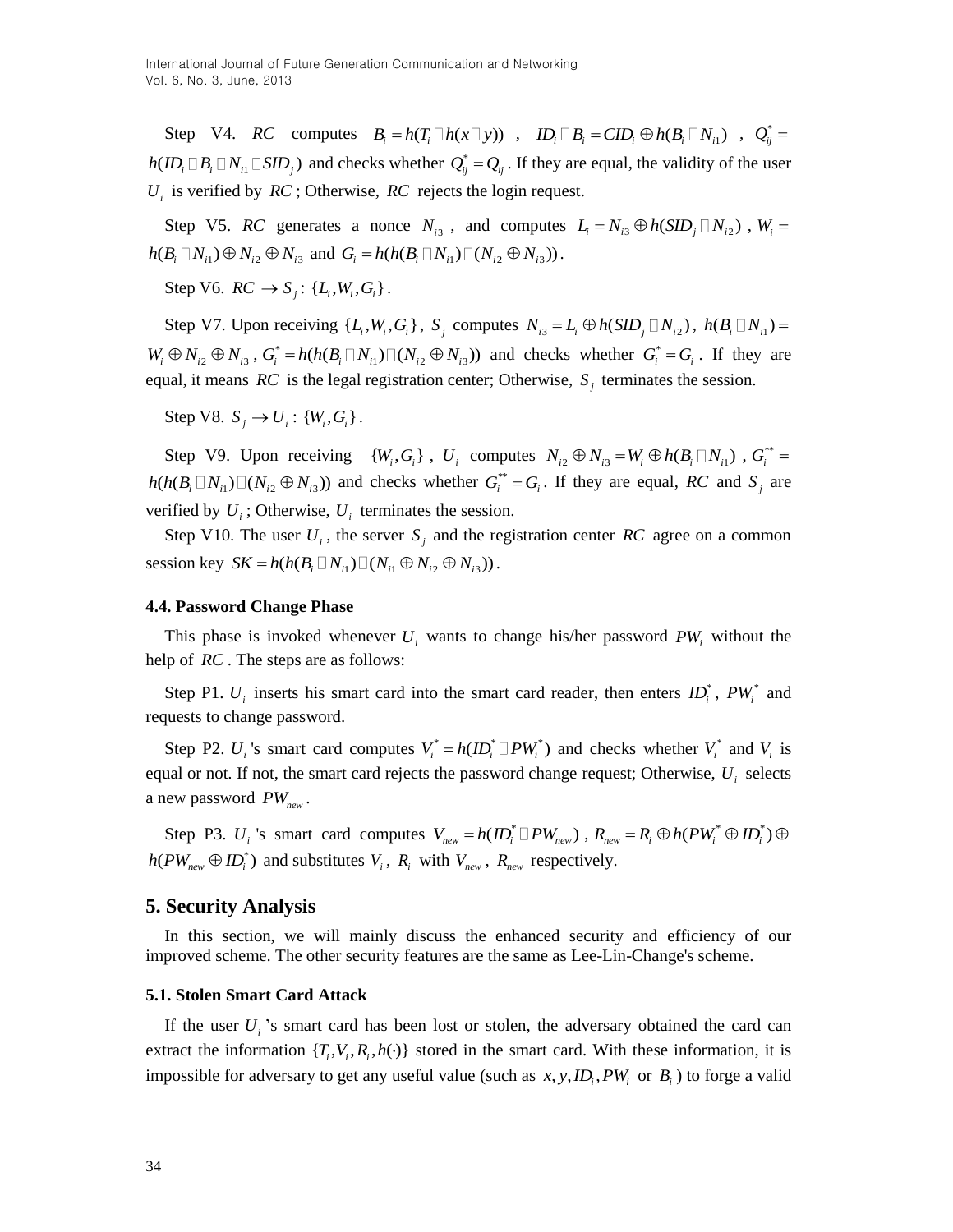login request message. Even if a previously valid login request message  $\{CID_i, T_i, Q_{ij}, N_{i1}\}$ was eavesdropped or intercepted by the adversary, he/she cannot initiate replay or impersonation attack since  $B_i$  is computed in no way from  $\{T_i, V_i, R_i, h(\cdot)\}$  and  $\{CID_i, T_i, Q_{ij}, N_{i1}\}$ . So, our proposed scheme is secure against stolen smart card attack.

#### **5.2. Off-Line Dictionary Attack**

In this attack, the adversary can record messages and attempts to guess user  $U_i$ 's identity *ID*<sub>*i*</sub> or password  $PW_i$  from the recorded messages. Because of the low entropy of  $ID_i$  and  $PW_i$  selected freely by user  $U_i$  himself/herself, we assume that an adversary is able to guess *ID*<sub>*i*</sub> or PW<sub>*i*</sub> independently. However, as pointed out by Sood, Sarje and Singh [19], it is not possible to guess the two parameters correctly at the same time in real polynomial time. In our proposed scheme, an adversary might obtain values  $V_i = h(ID_i || PW_i)$ ,  $R_i = B_i \oplus I_i$  $h(PW_i \oplus ID_i)$ ,  $T_i = h(h(ID_i || b_i) || x)$ ,  $CID_i = h(B_i || N_{i1}) \oplus (ID_i || B_i)$  and  $Q_{ij} = h(ID_i || B_i || x_{i2})$  $N_{i}$  ||  $SID_j$ ) through various methods, such as stealing the smart card, eavesdropping or intercepting previously valid login request messages. He/She cannot guess  $ID_i$  or  $PW_i$  from *Vi* since he is unable to guess the two parameters simultaneously. Furthermore, the adversary also cannot guess  $ID_i$  or  $PW_i$  from  $T_i$ ,  $R_i$ ,  $CID_i$  or  $Q_{ij}$  without the knowledge  $x$ ,  $b_i$  and  $B_i$ . Therefore, the proposed scheme is secure against off-line dictionary attack.

#### **5.3. Malicious user attack**

A malicious privileged user  $U_i$  with knowledge  $ID_i$  and  $PW_i$  also can extract the information  $\{T_i, V_i, R_i, h(\cdot)\}$  stored in his/her own smart card. In our proposed scheme, the malicious privileged user cannot get useful information (such as  $x, y, B_k, h(x \Box y), h(SID_j \Box y)$ ) or  $h(x \oplus y)$ ) to impersonate other user  $U_k$  to login the system or masquerade as a server  $S_j$ to fool users. Therefore, the proposed scheme can resist the malicious user attack.

### **5.4. Malicious Server Attack**

Since every server has his/her own secret key  $h(SID_j \Box y)$  and has no way to compute other's secret key  $h(SID_k \square y)$  without the value y, a malicious server  $S_j$  cannot masquerade as other server  $S_k$  to fool users. In addition, even if a previously valid login request  $\{CID_i, T_i, Q_{ij}, N_{i1}\}$  is eavesdropped, the malicious server cannot forge a valid login message  $\{CD_i, T_i, Q_i, N_i\}$  to login other server  $S_k$  masquerading  $U_i$  because he/she cannot get secret  $B_i$ . Consequently, our scheme is secure against malicious server attack.

### **5.5. User's Anonymity**

In the registration phase of our proposed scheme, the secure channel and a random number  $b_i$  generated by  $RC$  are used to protect the user's identity from disclosure. In the login phase, the user  $U_i$  submits the masked identity  $CID_i = h(B_i || N_{i1}) \oplus (ID_i || B_i)$  instead of the real identity *ID*<sub>i</sub> in his/her login request message. The authentication and session key agreement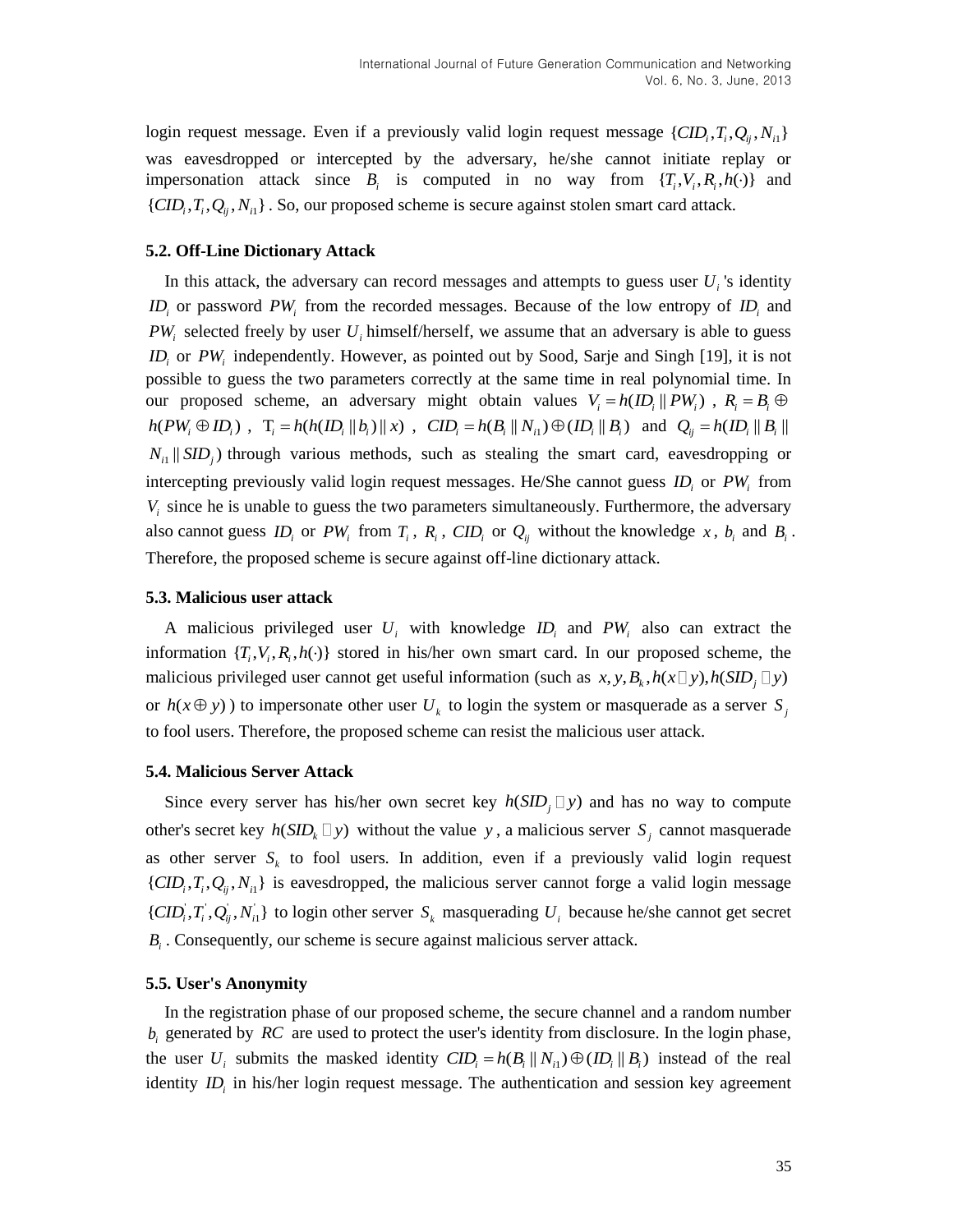of the proposed scheme is based on computation of the secret information *Bi* , but not the real identity *ID*<sub>i</sub>. Based on the above analysis, we can say that our proposed protocol can provide the user's anonymity.

In fact, the user's anonymity can be classified into transmission anonymity and login anonymity, depending on whether the real identity  $ID_i$  can be recovered or not from the dynamic identity *CID<sup>i</sup>* in authentication phase. The main difference between these two cases is that the former has the feature that the user  $U_i$  can be traced and prevented from sabotaging by *RC* , while the latter has not. In some applications which favour this feature, the transmission anonymity is preferable. In some other applications which require to avoid the feature to the greatest extent, the login anonymity will be more suitable. To the best of our knowledge, most of the dynamic identity based schemes previously proposed belong to the case of login anonymity. Here, Our proposed scheme belongs to the case of transmission anonymity since the real identify  $ID_i$  can be easily recovered by RC from  $B_i$  and  $ID_i \square B_i$ computed in the authentication process. In addition, just for a little modification, our scheme will be changed to the case of login anonymity. In the login phase, the *Ui* 's card generates another nonce  $N_{i1}$  and computes  $CID_i = h(B_i || N_{i1}) \oplus N_{i1}$  $CID_i = h(B_i || N_{i1}) \oplus N_{i1}^{\dagger} , Q_{ij} = h(B_i || N_{i1} || SID_j ∏ N_{i1}^{\dagger})$  $Q_{ij} = h(B_i || N_{i1} || SID_j ∐ N_{i1}^{'})$ instead of  $CID_i = h(B_i || N_{i1}) \oplus (ID_i || B_i)$ ,  $Q_{ij} = h(ID_i || B_i || N_{i1} || SID_j)$ . Correspondingly, *RC* computes  $N_i$  $N_{i1} = CID_i \oplus h(B_i || N_{i1})$ ,  $Q_{ij}^* = h(B_i || N_{i1} || SID_j ∪ N_{i1})$  rather than  $(ID_i || B_i) =$  $CID_i \oplus h(B_i || N_{i1})$ ,  $Q_{ij}^* = h(ID_i || B_i || N_{i1} || SID_j)$  in the authentication phase. All other processes remain unchanged. It is not difficult to see that the modified scheme is login anonymous. Therefore, our proposed scheme is more flexible for applications.

### **5.6. Efficiency and Conveniency in Password Change Phase**

In our scheme, when user  $U_i$  wants to change his/her password, the user  $U_i$  can finish it by himself/herself without the help of *RC* . Naturally, there is no need to exchange any secret information between the users and *RC* . Therefore, the efficiency in password change phase of our scheme is improved. Besides, since no secret information is exchanged, the user *Ui* can be more convenient and secure to change his/her password offline, instead of setting up secure channel firstly between the user and registration center as shown in Lee-Lin-Chang's scheme.

# **6. Cost and Functionality Analysis**

In this section, we evaluate the computation cost and functionality of our proposed scheme through comparing with several recently proposed schemes. To analyze the computational complexity of these schemes, we define the notation  $T<sub>h</sub>$  as the time complexity for hash function. Since exclusion-OR and concatenation operations require very few computation, they are usually neglected considering its computation cost.

In Table 2, we compare the performance of our proposed scheme and those five related schemes. Since login and authentication phases are the principle parts of an remote authentication scheme and should be implemented for each session, we mainly consider the computation cost of these two phases as shown in almost performance analysis of related works.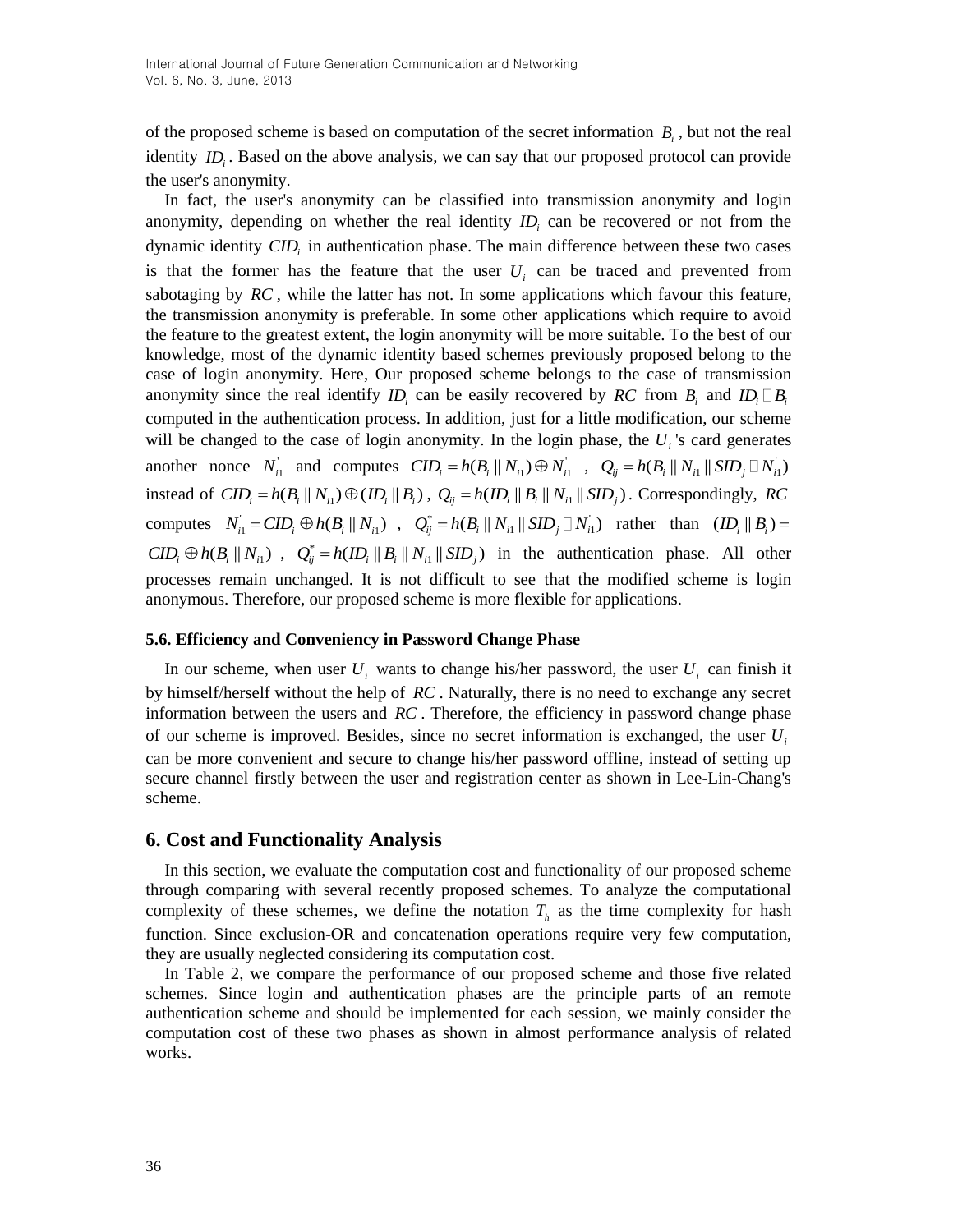|                      | Login phase | Verification phase | Total    |
|----------------------|-------------|--------------------|----------|
| Proposed protocol    | $4T_h$      | $13T_h$ , $1T_s$   | $17T_h$  |
| Li et al. $[15]$     | $7T_h$      | $21 T_h$           | $28T_h$  |
| Sood et al. $[21]$   | $7T_h$      | $18T_h$            | $25T_h$  |
| $Hsiang-Shih [4]$    | $7T_h$      | $17 T_h$           | $24T_h$  |
| Lee-Lin-Chang $[10]$ | $7T_h$      | 11 $Tb$            | $18T_h$  |
| Liao-Wang $[16]$     | $6T_h$      | $9T_h$             | $15 T_h$ |

**Table 2. Cost Comparisons of our Scheme and Previously Proposed Schemes**

The first four schemes listed in Table 2 share a common feature that the register center( *RC* ) or the control server( *CS* ) plays a part in authentication process. The participation in authentication of *RC* or *CS* avoids malicious servers to masquerade as other servers to fool the legal users. On the contrary, the last two schemes cannot resist the malicious server attack without this mechanism, although these two schemes save computation cost of few hash operations generally. From Table 2, it is obvious that our proposed scheme is most efficient among the first four schemes with the mechanism mentioned above. Even comparing with Lee-Lin-Chang's scheme [10], the proposed scheme requires one less hash operation. Therefore, our proposed scheme is more efficient.

|                                 | Ours       | Lee-Lin-       | Li et al.      | Sood et        | Hsiang-        | Liao-          |
|---------------------------------|------------|----------------|----------------|----------------|----------------|----------------|
|                                 |            | Chang          | (2011)         | al. $(2011)$   | Shih           | Wang           |
|                                 |            | (2011)         |                |                | (2009)         | (2009)         |
| User's anonymity                | Yes        | Yes            | Yes            | Yes            | Yes            | <b>Yes</b>     |
| Computation cost                | Low        | Low            | Low            | Low            | Low            | Low            |
| Single registration             | Yes        | Yes            | Yes            | Yes            | Yes            | <b>Yes</b>     |
| Resist stolen smart card attack | <b>Yes</b> | N <sub>0</sub> | Yes            | N <sub>0</sub> | N <sub>0</sub> | N <sub>0</sub> |
| Resist malicious user attack    | Yes        | Yes            | N <sub>0</sub> | N <sub>0</sub> | N <sub>0</sub> | N <sub>0</sub> |
| Resist malicious server attack  | Yes        | N <sub>0</sub> | Yes            | Yes            | N <sub>0</sub> | N <sub>0</sub> |
| Password change without the     | Yes        | N <sub>0</sub> | Yes            | Yes            | Yes            | <b>Yes</b>     |
| help of $RC$ or $CS$            |            |                |                |                |                |                |

**Table 3. Functionality Comparisons of our Scheme and Previously Proposed Schemes**

Table 3 lists the functionality comparison among those six schemes. It can be clearly seen that our scheme is more secure against various attacks than other five related schemes.

# **7. Conclusions**

In this paper, we prove that Lee-Lin-Chang's dynamic ID based multi-server remote user authentication scheme is vulnerable to smart card stolen attack and malicious server attack, and show it is not efficient enough and not convenient to users in password change phase. Then we proposed an improved dynamic ID based scheme to remedy these weaknesses without losing security features. To avoid smart card stolen attack, the security of our scheme is based only on the secure keys owned by users, servers and registration center and a secure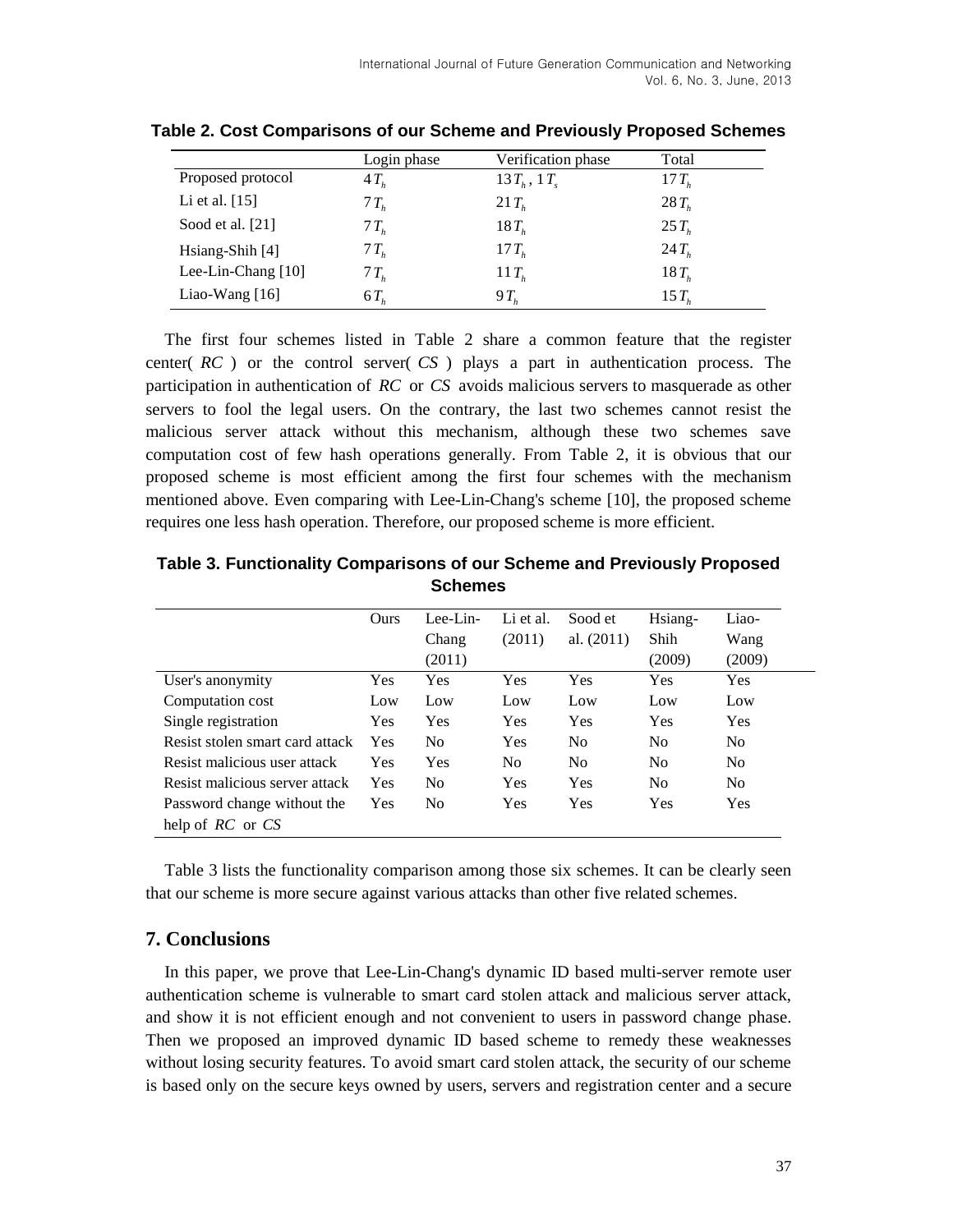one-way hash function. Consequently, there is no useful information can be computed from the values stored in smart cards in the proposed scheme. To avoid malicious server attack, we move the user authentication process from service providing servers to the registration center and ensure each server has a different secret key  $h(SID_j \Box y)$ . Through comparing with

several schemes proposed recently, we demonstrated our proposed scheme is more secure and efficient. Therefore, the proposed scheme is more suitable for applications with high security requirements.

# **Acknowledgements**

This work was partially supported by the Doctoral Fund of University of Jinan (Granted No. XBS0835), and the project of Jinan City Science and Technology Program (Granted No. 201202014).

# **References**

- [1] C. C. Chang and J. S. Lee, "An efficient and secure multi-server password authentication scheme using smart cards", Proceedings of the third international conference on cyberworlds, **(2004)**, pp. 417-22.
- [2] C. I. Fan, Y. C. Chan and Z. K. Zhang, "Robust remote authentication scheme with smart cards", Computers & Security, vol. 24, **(2005)**, pp. 619-28.
- [3] W. W. Han, "Weaknesses of a dynamic identity based authentication protocol for multi-server architecture", Arxiv preprint, arXiv: 1201.0883, **(2012)**.
- [4] H. C. Hsiang and W. K. Shih, "Improvement of the secure dynamic ID based remote user authentication scheme for multi-server environment", Computer Standards & Interfaces, vol. 31, **(2009)**, pp. 1118-1123.
- [5] W. S. Juang, "Efficient multi-server password authenticated key agreement using smart cards", IEEE Transaction on Consumer Electronics, vol. 50, **(2004)**, pp. 251-255.
- [6] J. Y. Kim, H. K. Choi and J. A. Copeland, "Further improved remote user authentication scheme", IEICE Transaction on Fundamentals, E94-A, **(2011)**, pp. 1426-1433.
- [7] S. K. Kim and M. G. Chung, "More secure remote user authentication scheme", Computer Communications, vol. 32, **(2009)**, pp. 1018-1021.
- [8] W. C. Ku and S. M. Chen, "Weakness and improvements of an efficient password based remote user authentication scheme using smart cards", IEEE Transaction on Consumer Electronics, vol. 50, **(2004)**, pp. 204-207.
- [9] L. Lamport, "Password authentication with insecure communication", Communications of the ACM, vol. 24, **(1981)**, pp. 770-772.
- [10] C. C. Lee, T. H. Lin and R. X. Chang, "A secure dynamic ID based remote user authentication scheme for multi-server environment using smart cards", Expert Systems with Applications, vol. 38, **(2011)**, pp. 13863-13870.
- [11] S. W. Lee, H. S. Kim and K. L. Yoo, "Efficient nonce-based remote user authentication scheme using smart cards", Applied Mathematics and Computation, vol. 167, **(2005)**, pp. 355-361.
- [12] W. B. Lee and C. C. Chang, "User identification and key distribution maintaining anonymity for distributed computer network", International Journal of Computer Systems Science & Engineering, vol. 15, **(2000)**, pp. 211-214.
- [13] C. T. Li and M. S. Hwang, "An efficient biometrics-based remote user authentication scheme using smart cards", Journal of Network and Computer Applications, vol. 33, **(2010)**, pp. 1-5.
- [14] L. H. Li, L. C. Lin and M. S. Hwang, "A remote password authentication scheme for multi-server architecture using neural networks", IEEE Transactions on Neural Networks, vol. 12, **(2001)**, pp. 1498-1504.
- [15] X. Li, Y. P. Xiong, J. Ma and W. D. Wang, "An efficient and security dynamic identity based authentication protocol for multi-server architecture using smart cards", Journal of Network and Computer Applications, vol. 35, **(2012)**, pp. 763-769.
- [16] Y. P. Liao and S. S. Wang, "A secure dynamic ID based remote user authentication scheme for multiserver environment", Computer Standards & Interfaces, vol. 31, **(2009)**, pp. 24-29.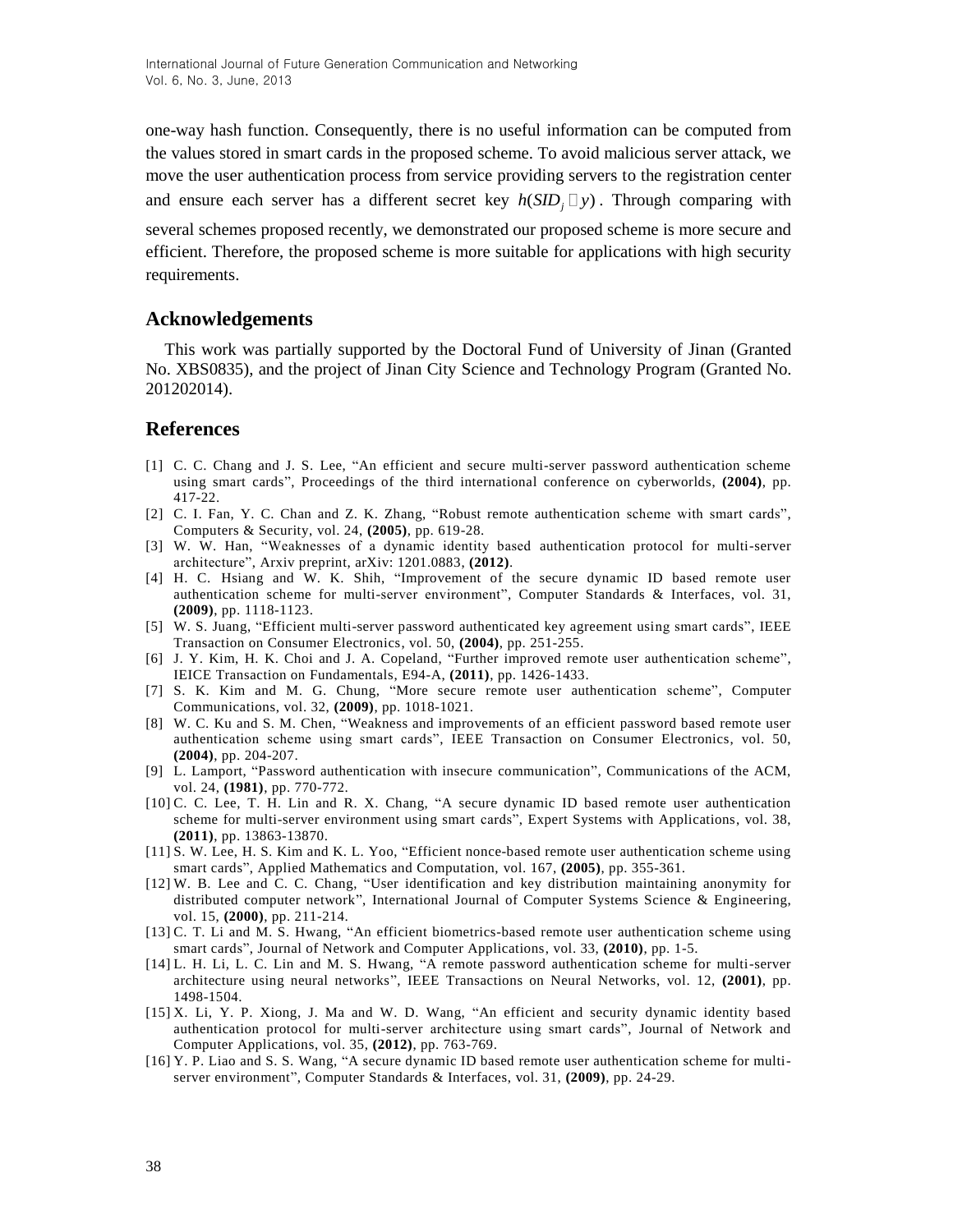- [17] J. Y. Liu, A. M. Zhou and M. X. Gao, "A new mutual authentication scheme based on nonce and smart cards", Computer Communications, vol. 31, **(2008)**, pp. 2205-2209.
- [18] I. C. Lin, M. S. Hwang and L. H. Li, "A new remote user authentication scheme for multi-server architecture", Future Generation Computer Systems, vol. 1, **(2003)**, pp. 13-22.
- [19] J. J. Shen, C. W. Lin and M. S. Hwang, "A modified remote user authentication scheme using smart cards", IEEE Transaction on Consumer Electronics, vol. 49, **(2003)**, pp. 414-416.
- [20] R. G. Song, "Advanced smart card based password authentication protocol", Computer Standards & Interfaces, vol. 32, **(2010)**, pp. 321-325.
- [21] S. K. Sood, A. K. Sarje and K. Singh, "A secure dynamic identity based authentication protocol for multi-server architecture", Journal of Network and Computer Applications, vol. 34, **(2011)**, pp. 609- 618.
- [22] T. S. Wu and C. L. Hsu, "Efficient user identification scheme with key distribution preserving anonymity for distributed computer networks", Computer & Security, vol. 23, **(2004)**, pp. 120-125.